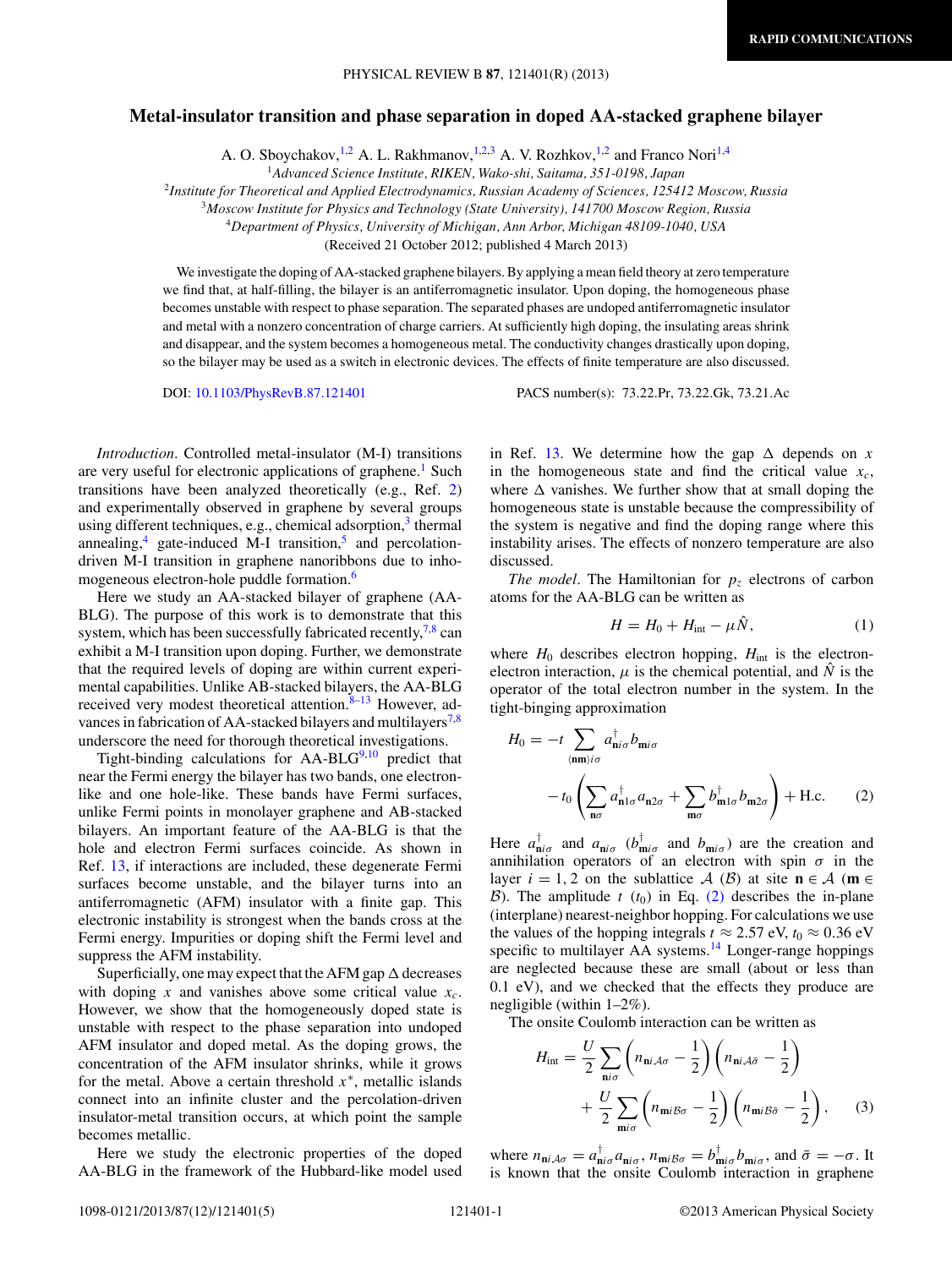<span id="page-1-0"></span>

FIG. 1. (Color online) The band structure for the homogeneous phase of the AA-stacked bilayer graphene near the **K** point;  $\mathbf{k} =$  $\mathbf{K} + \delta k_y \mathbf{e}_y$ . The dashed lines show the noninteracting single-electron bands. At half filling these bands intersect with each other at the Fermi energy  $\mu = 0$ . Adding interactions opens a gap. The mean field bands [see Eqs. (7)] are shown by solid lines. With doping, these bands are filled up to the level  $\mu' = \mu - Ux/2$ . As a result of doping, the Fermi surface degeneracy disappears, and we have two Fermi surface components around each Dirac point. The inset shows the first Brillouin zone (hexagon) and the reciprocal lattice unit cell (rhombus) of the AA-BLG. Circles around the **K** and **K** points correspond to Fermi surfaces of the doped system.

and other carbon systems is rather strong, but the estimates available in the literature vary considerably,  $15,16$  ranging from *U* ∼ *t* to ∼4*t*. Because of this uncertainty, we present our results in the form of *U*-dependent functions rather than definite estimates.

*Antiferromagnetic state*. In the absence of electron-electron coupling,  $U = 0$ , and zero doping  $(x = 0)$ , which corresponds to half filling) the AA-BLG band structure is shown in Fig. 1 by dashed lines. Two bands pass through the Fermi energy by dashed lines. Two bands pass through the Fermi energy level near the Dirac points  $\mathbf{K} = 2\pi \{\sqrt{3}, 1\}/(3\sqrt{3}a)$  and  $\mathbf{K}' =$ level near the Dirac points  $\mathbf{K} = 2\pi \{\sqrt{3}, 1\} / (3\sqrt{3}a)$  and  $\mathbf{K}' = 2\pi \{\sqrt{3}, -1\} / (3\sqrt{3}a)$ , where *a* is the in-plane carbon-carbon distance. The chemical potential is  $\mu = 0$ , while the Fermi surfaces are given by the equation  $|f_{\bf k}| = t_0/t$ , where

$$
f_{\mathbf{k}} = 1 + 2 \exp(3ik_x a/2) \cos(k_y a\sqrt{3}/2).
$$
 (4)

For  $t_0/t \ll 1$ , one can expand the function  $|f_{\bf k}|$  near the Dirac points and demonstrate that the Fermi surface consists of two circles with radius  $k_r = 2t_0/(3ta)$  around the Dirac cones **K** and **K** . Upon doping, these Fermi surfaces are transformed into four circles [see the inset in Fig. 1]. The presence of two bands with identical Fermi surfaces makes the system unstable with respect to spontaneous symmetry breaking.

Since the unit cell of AA-BLG consists of four atoms, it is convenient to introduce the bispinors  $\psi_{\mathbf{k}\sigma}^{\dagger} = (\psi_{\mathbf{k}A\sigma}^{\dagger}, \psi_{\mathbf{k}B\sigma}^{\dagger}),$ with spinor components  $\psi_{\mathbf{k}A\sigma}^{\dagger} = (a_{\mathbf{k}1\sigma}^{\dagger}, a_{\mathbf{k}2\sigma}^{\dagger})$  and  $\psi_{\mathbf{k}B\sigma}^{\dagger} =$  $e^{-i\varphi_{\bf k}}(b^{\dagger}_{\bf k}I_{\sigma}, b^{\dagger}_{\bf k}z_{\sigma})$ , where  $\varphi_{\bf k} = \arg\{f_{\bf k}\}\$ . The Hamiltonian  $H_0$ 

in this basis is

$$
\hat{H}_{0\mathbf{k}} = -\begin{pmatrix} 0 & t_0 & t|f_{\mathbf{k}}| & 0 \\ t_0 & 0 & 0 & t|f_{\mathbf{k}}| \\ t|f_{\mathbf{k}}| & 0 & 0 & t_0 \\ 0 & t|f_{\mathbf{k}}| & t_0 & 0 \end{pmatrix}.
$$
 (5)

In mean field, the interaction operator *H*<sub>int</sub>, Eq. [\(3\),](#page-0-0) is replaced by a single-particle operator which breaks a certain symmetry of the system. As shown in Ref. [13](#page-3-0) the ground state of our model is G-type AFM (that is, the spins on any two nearest-neighbor sites are antiparallel), for which the spin-up and spin-down electron densities are redistributed as  $n_{1A\uparrow} = n_{2B\uparrow} = n_{2A\downarrow} = n_{1B\downarrow} = (1 + x + \Delta n)/2$  and  $n_{1A\downarrow} =$  $n_{2B\downarrow} = n_{2A\uparrow} = n_{1B\uparrow} = (1 + x - \Delta n)/2$ , while the total onsite electron density  $n = n_{ia\sigma} + n_{ia\bar{\sigma}} = 1 + x$  is the same for any site. The mean-field interaction Hamiltonian for such phase is

$$
H_{int}^{\text{MF}} = \frac{Ux}{2} \hat{N} + \Delta \sum_{\mathbf{k}} (\psi_{\mathbf{k}A\downarrow}^{\dagger} \hat{\sigma}_{z} \psi_{\mathbf{k}A\downarrow} - \psi_{\mathbf{k}A\uparrow}^{\dagger} \hat{\sigma}_{z} \psi_{\mathbf{k}A\uparrow}
$$

$$
- \psi_{\mathbf{k}B\downarrow}^{\dagger} \hat{\sigma}_{z} \psi_{\mathbf{k}B\downarrow} + \psi_{\mathbf{k}B\uparrow}^{\dagger} \hat{\sigma}_{z} \psi_{\mathbf{k}B\uparrow}), \tag{6}
$$

where  $\hat{\sigma}_z$  is the Pauli matrix and  $\Delta = U \Delta n / 2$  is the AFM gap, which should be found self-consistently.

To find the gap, we solve the corresponding Shrödinger equation and derive the expressions for four electron bands  $E^s(\mathbf{k})$  and eigenvectors  $v_{ia\sigma\mathbf{k}}^{(s)}$ 

$$
E_{\mathbf{k}}^{(1,4)} = \mp \sqrt{\Delta^2 + (t\zeta_{\mathbf{k}} + t_0)^2},
$$
  
\n
$$
E_{\mathbf{k}}^{(2,3)} = \mp \sqrt{\Delta^2 + (t\zeta_{\mathbf{k}} - t_0)^2},
$$
\n(7)

where  $\zeta_{\mathbf{k}} = |f_{\mathbf{k}}|$ . In sublattice A for layer 1, the spin-up wave functions  $v_{1\mathcal{A}\uparrow\mathbf{k}}^{(s)}$  are

$$
\nu_{1\mathcal{A}\uparrow\mathbf{k}}^{(s)} = \frac{1}{2} \big[ 1 - \Delta / E_{\mathbf{k}}^{(s)} \big]^{1/2} \,. \tag{8}
$$

The self-consistent equation for the gap is

$$
n_{1\mathcal{A}\uparrow} = \frac{n}{2} + \frac{\Delta}{U} = \sum_{s=1}^{4} \int \frac{d\mathbf{k}}{V_{\rm BZ}} |v_{1\mathcal{A}\uparrow\mathbf{k}}^{(s)}|^2 \Theta(\mu' - E_{\mathbf{k}}^{(s)}), \quad (9)
$$

where  $\mu' = \mu - Ux/2$ ,  $\Theta$  is the Heaviside step function, and  $V_{BZ}$  is the volume of the Brillouin zone. The total number of electrons (per site)  $n$  is related to  $\mu$  according to

$$
n = \frac{1}{2} \sum_{s=1}^{4} \int \frac{d\mathbf{k}}{V_{\text{BZ}}} \Theta(\mu' - E_{\mathbf{k}}^{(s)}).
$$
 (10)

At half-filling,  $n = 1$ ,  $x = 0$ , and  $\mu' = 0$ . The lower two bands are filled while the upper two are empty. Upon electron doping,  $x > 0$  (hole doping,  $x < 0$ ),  $\mu'$  abruptly changes to the new value  $\mu' > \Delta(\mu' < -\Delta)$ . Substituting the wave functions  $v_{1\mathcal{A}\uparrow\mathbf{k}}^{(s)}$  into Eq. (9), one obtains

$$
1 = \frac{U}{4t} \int_0^3 d\zeta \, \rho_0(\zeta) \left[ \frac{1 - \Theta(|\mu'|/t - \sqrt{\delta^2 + (\zeta + \zeta_0)^2})}{\sqrt{\delta^2 + (\zeta + \zeta_0)^2}} + \frac{1 - \Theta(|\mu'|/t - \sqrt{\delta^2 + (\zeta - \zeta_0)^2})}{\sqrt{\delta^2 + (\zeta - \zeta_0)^2}} \right],\tag{11}
$$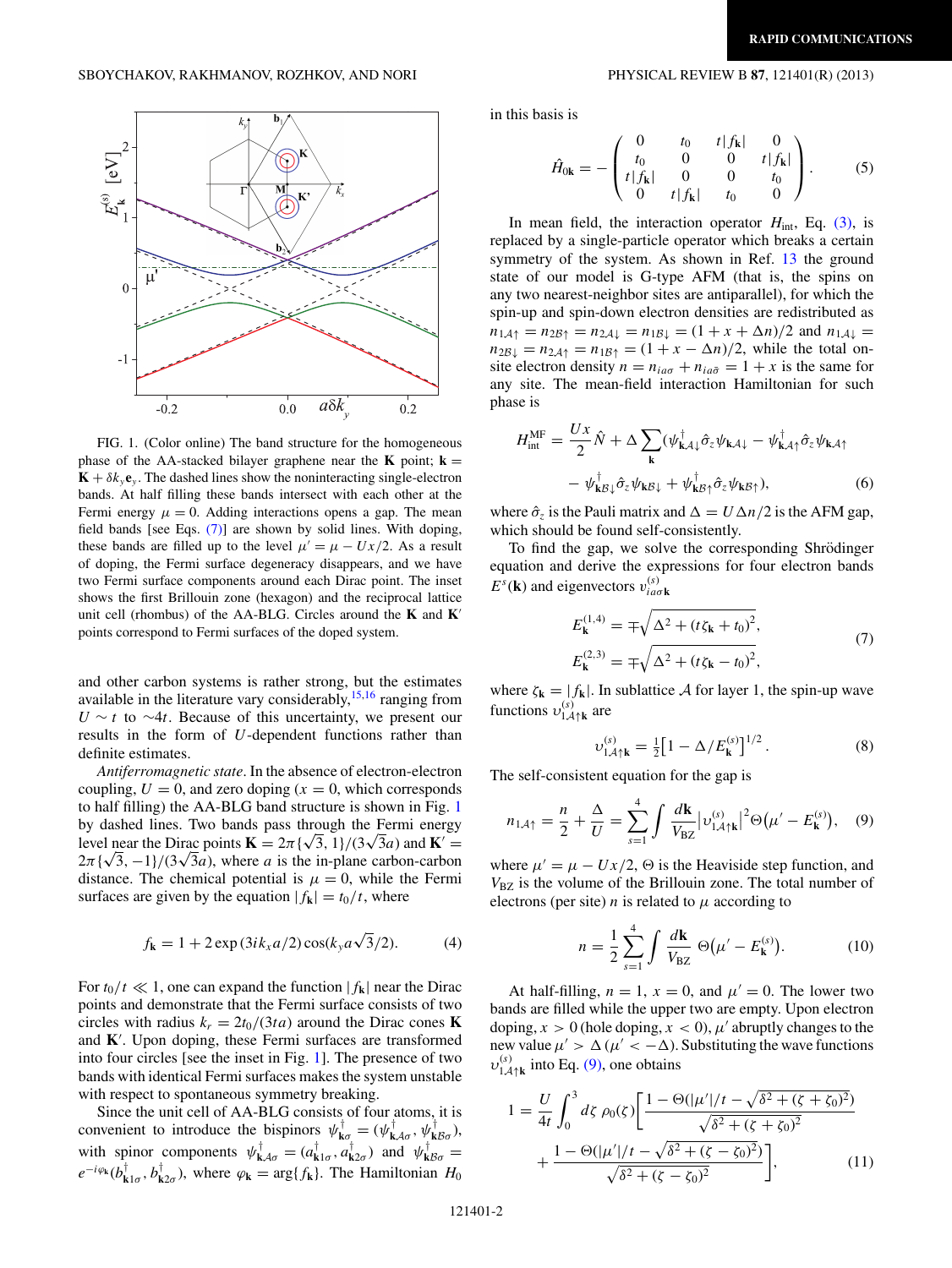<span id="page-2-0"></span>where  $\delta = \Delta/t$ ,  $\zeta_0 = t_0/t$ , and  $\rho_0(\zeta)$  is the dimensionless density of states  $\rho_0(\zeta) = \int d\mathbf{k} \delta(\zeta - \zeta_k)/V_{\text{BZ}}$ . Equation [\(10\)](#page-1-0) implies

$$
|x| = \frac{1}{2} \int_0^3 d\zeta \, \rho_0(\zeta) [\Theta(|\mu'|/t - \sqrt{\delta^2 + (\zeta + \zeta_0)^2}) + \Theta(|\mu'|/t - \sqrt{\delta^2 + (\zeta - \zeta_0)^2})]. \tag{12}
$$

By solving Eqs. [\(11\)](#page-1-0) and (12) we obtain  $\Delta(x)$  and  $\mu(x)$ . This can be done analytically if  $\Delta_0 \ll t$ ,  $t_0$  ( $\Delta_0$  is the gap at zero doping). If  $\Delta_0$  is small, the value of  $|\mu'| \sim \Delta_0$  is also small, and we can omit  $\Theta$ -functions in the first terms in Eqs. [\(11\)](#page-1-0) and (12). From these, we derive

$$
2\rho_0(\zeta_0)\ln(\Delta_0/\Delta) \cong 2\rho_0(\zeta_0)\operatorname{asinh}(\delta\zeta/\delta),
$$
  

$$
|x| \cong \rho_0(\zeta_0)\delta\zeta,
$$
 (13)

where  $\delta \zeta = \sqrt{(\mu')^2 - \Delta^2}/t$ . By solving Eqs. (13), we obtain

$$
\Delta = \Delta_0 \sqrt{1 - |x| / x_c},\tag{14}
$$

$$
\mu = \Delta_0[sgn(x) - x/2x_c] + Ux/2, \tag{15}
$$

where the critical doping  $x_c \cong \Delta_0 t_0 / \pi \sqrt{3} t^2$  (the analytical expression for  $\Delta_0$  in the limit  $\Delta_0 \ll t, t_0$  was found in Ref.  $13$ ). We see from Eq.  $(14)$  that the value of the gap decreases with doping, and  $\Delta = 0$ , if  $|x| \ge x_c$ . The curves  $\Delta(x)$  are symmetric for electron  $(x > 0)$  and hole  $(x < 0)$  doping. Next-nearest-neighbor hopping breaks this symmetry. However, for the parameters characteristic of graphene systems, the asymmetry of  $\Delta(x)$  does not exceed 1–2%. The critical doping  $x_c$  as function of *U* is shown in Fig. 2. Strictly speaking, Eqs. (14) and (15) are not valid for  $\Delta_0 \gtrsim t, t_0$ . However, numerical calculations demonstrate that Eq. (14) holds true with very high accuracy for any ratio of  $\Delta_0/t$ .



FIG. 2. (Color online) (*x, U*) phase diagram. Solid (red) lines show the boundary of the uniform AFM state  $x_c$ . For large  $U$ , our mean-field calculations are not quantitatively valid. To emphasize this, the dotted lines plot  $x_c$  for  $U > 9$  eV. The dashed (blue) lines show the boundary of the phase-separated state. The inset shows the magnified phase diagram for  $5 \text{ eV} < U < 6 \text{ eV}$ .



FIG. 3. (Color online) Chemical potential  $\mu$  vs doping  $\chi$  for the homogeneous state,  $U = 7$  eV [solid (blue) line]. The horizontal (red) line shows the Maxwell construction, shaded areas are equal:  $S_1 = S_2$ .

In addition to the usual AFM order parameter, more exotic possibilities are considered in the literature. For example, doping suppresses the AFM gap, inducing a canted state, $17$ in which the angle between the magnetization vectors in different magnetic sublattices differs from 180◦. However, our direct numerical calculations of the free energy show that such canted state is unstable for any doping. Furthermore, the doped AA-BLG is a typical system with imperfect nesting and, therefore, a helical AFM state can be induced in it.<sup>[18](#page-4-0)</sup> This possibility is analyzed below.

*Phase separation and metal-insulator transition*. The chemical potential  $\mu$  versus doping obtained from Eqs. [\(11\)](#page-1-0) and (12) is shown in Fig. 3. Note that  $\frac{\partial \mu}{\partial x} < 0$ , if |*x*| is small (this result does not depend on the sign of  $x$ ). In particular, from Eq. (15) it follows that  $\frac{\partial \mu}{\partial x} < 0$ , if  $U/t < \frac{\pi \sqrt{3}t}{t_0}$ , which is valid for our choice of parameters. Thus, the compressibility  $\kappa \sim \partial x/\partial \mu$  is negative, indicating the instability of the homogeneous phase toward phase separation upon doping. From Fig. 3, there are two stable phases with different doping:  $x_0 = 0$ and  $x_1 > 0$ . The value of  $x_1$  can be found using the Maxwell construction, $19$  according to which the shaded areas in Fig. 3 are equal:  $S_1 = S_2$ . The calculated values of  $x_1$  are shown by the (blue) dashed lines in Fig. 2 for different *U*s. For the case shown in Fig.  $3, x_1 < x_c$ , and the uniform system separates into AFM insulator and AFM metal. For smaller *U*, the situation changes:  $x_1 > x_c$ , and the coexisting phases are AFM insulator and paramagnetic (PM) metal (see the inset in Fig. 2).

If the doped system were to remain uniform, even small doping would cause a transition from the insulating magnetic phase to a metallic phase, magnetic or not. However, the instability of the uniform phase and the ensuing phase separation delays the transition to the conducting phase until a finite critical concentration of dopants is reached. Because of this phase separation, the doped charge segregates into clusters inside the insulating AFM matrix. The precise structure of such phase depends on a variety of factors: impurities and defects in the sample or the substrate, the long-range Coulomb repulsion that arises due to local charge-neutrality breaking, $20$ surface tension at the phase boundaries, $20,21$  and electronphonon interactions.[22](#page-4-0) Charge conservation implies that the concentration *p* of the metallic phase is  $p = |x|/x_1$ . The percolative M-I transition occurs if *p* exceeds some threshold value  $p^*$ , which is usually about 0.5 for two-dimensional (2D) systems, and the corresponding threshold value of doping can be estimated as  $|x^*| \sim 0.5 x_1$ .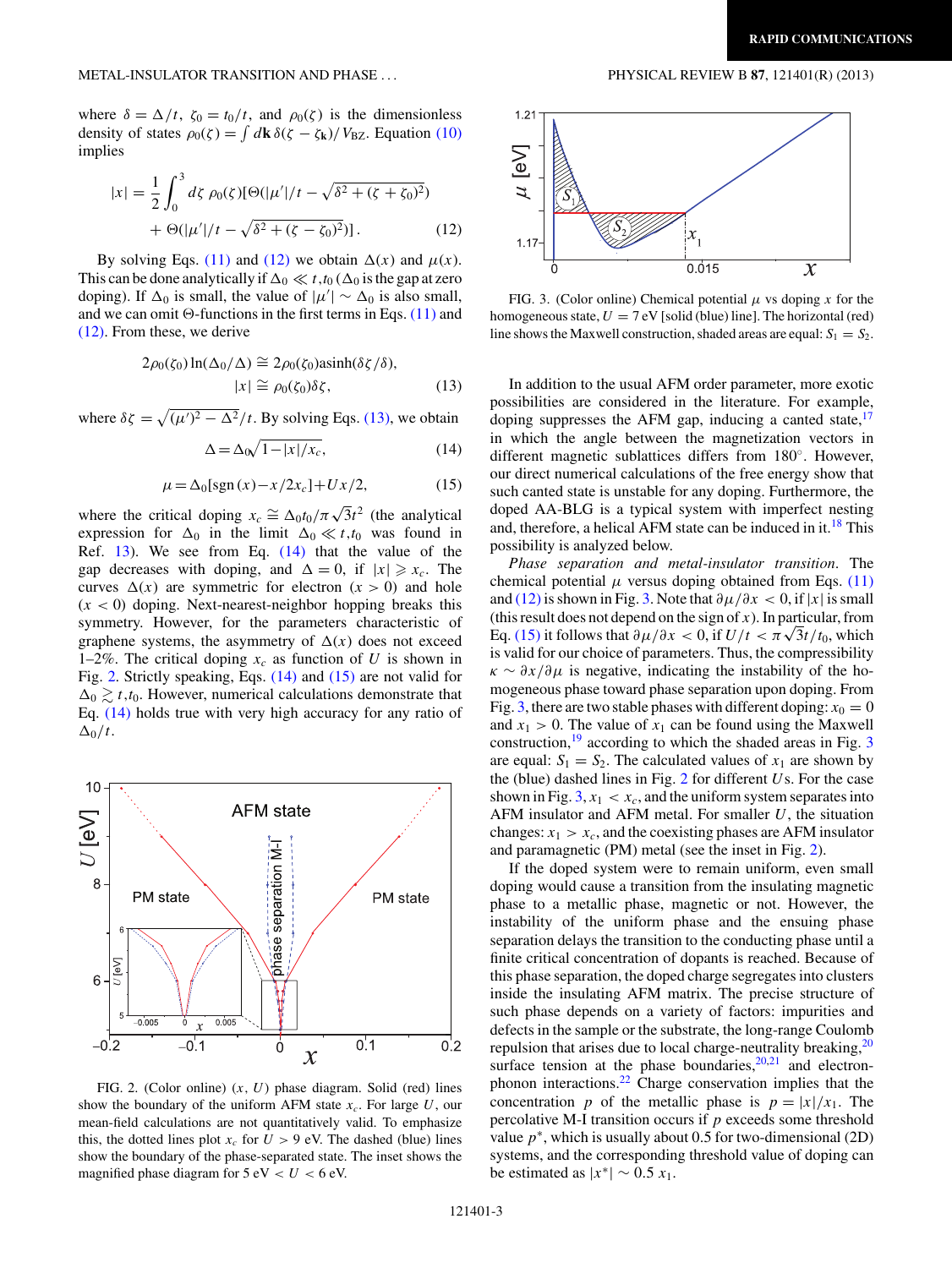<span id="page-3-0"></span>*Discussion*. The most direct and controllable way to switch AA-BLG from AFM insulator to metal is doping the system with electron or holes, which could be attained by using appropriate dopants (e.g.,  $NO_2$ , $^3$  Ca,  $K^{23}$ ), choosing the substrate and applying a gate voltage, $24,25$  or combining these factors. Our analysis predicts that for interaction and hopping parameters values typical for graphene systems, phase separation exists in the doping range  $0 < x < x_1$ , where  $x_1 \sim 0.5$ –1.5%. Thus, the M-I transition occurs at  $x^* \sim 0.25-0.75\%$ . For graphene systems, the doping levels ∼1% are within the reach of current experimental techniques such as the adsorption of  $NO<sub>2</sub>$  gas molecules.3[,26](#page-4-0) Moreover, even higher dopings, necessary to reach the van Hove singularity, were achieved. $^{23}$  $^{23}$  $^{23}$  These results suggest that the M-I transition we discuss in this paper can be realized experimentally.

As mentioned above, we did not include the helical AFM state in our considerations. Such simplification may be justified. Indeed, the helical AFM phase is mathematically equivalent to the Fulde-Ferrel-Larkin-Ovchinnikov (FFLO) state in superconductors,  $27,28$  which is very sensitive to disorder<sup>[29](#page-4-0)</sup> and experimentally difficult to observe. Further, even if the helical state survives disorder, the phase separation and the M-I transition remain nonetheless: In such a situation the electrons segregate into insulating commensurate AFM and metallic helical phases $^{28,30}$  $^{28,30}$  $^{28,30}$  with the critical concentration *x*<sup>∗</sup> being slightly different from the values estimated above. At the same time, the mathematical description<sup>18</sup> of the helical AFM is fairly involved and cumbersome. Thus, we believe that at the present stage of this research our simplification of the M-I transition is warranted.

The above calculations are restricted to the mean field approximation. To what extent does the mean field theory offer a reliable description of the system? This question was discussed in Ref. [31](#page-4-0) for the usual BCS model and for the BCS-like models with finite spin polarization in Refs. [32–34.](#page-4-0) It is generally agreed that for weak interaction the mean field calculations are accurate in these situations. In the intermediate-coupling regime the mean field results remain qualitatively correct. Since the superconducting systems investigated in these papers are mathematically equivalent to the AFM, both doped and undoped, we may conclude that our results are at least qualitatively correct even for moderately high *U*. Currently, numerical many-body approaches (functional renormalization group<sup>35,36</sup> and Monte Carlo<sup>35,37</sup>) demonstrated their usefulness for studies of monolayer and bilayer graphene. These methods may be used as alternatives to the mean field approach.

If we want to generalize the formalism for finite  $T$ , we must remember that in 2D at  $T > 0$  no long-range AFM order exists. However, the short-range AFM order survives up to temperatures  $T^*(x) \sim \Delta(x)$ . Indeed, following the approach described in Refs. 13[,38–40,](#page-4-0) we obtain the estimate of the crossover temperature in our model  $T^*(x) \sim T_{MF}(x) \approx 0.6\Delta(x)$ , where  $T_{MF}(x)$  is the mean-field transition temperature.<sup>[40](#page-4-0)</sup> Thus, the crossover temperature is higher than 100 K even if *U* is as small as 5 eV.

The phase separation can also be destroyed if the temperature exceeds a certain threshold value  $T_{PS}$ . To calculate  $T_{PS}$  we have to replace  $1 - \Theta(\mu' - E_k)$  by  $f(-E_k - \mu') - f(E_k - E_k)$  $\mu'$ ) in Eq. [\(11\)](#page-1-0) and  $\Theta$ -functions by the Fermi distributions in Eq. [\(12\)](#page-2-0)  $[f(\varepsilon)]$  is the Fermi distribution function. Then, we derive  $\mu = \mu(x, T)$  as a function of doping and temperature. If  $T > T_{PS}$ , the function  $\mu(x,T)$  increases monotonously with *x*. Our numerical analysis shows that  $T_{PS} \geq 100$  K, if  $U > 5.5$  eV.

In conclusion, antiferromagnetic order, a metal-insulator transition, and phase separation are predicted for the doped AA-stacked graphene bilayer. These effects can be observed at temperatures up to 100 K or even higher.

*Acknowledgments*. This work was supported in part by JSPS-RFBR Grant No. 12-02-92100, RFBR Grant No. 11- 02-00708, ARO Grant-in-Aid for Scientific Research (S), MEXT Kakenhi on Quantum Cybernetics, and the JSPS via its FIRST program. A.O.S. acknowledges partial support from the Dynasty Foundation and RFBR Grant No. 12-02-31400.

- <sup>1</sup>A. Rozhkov, G. Giavaras, Y. P. Bliokh, V. Freilikher, and F. Nori, Phys. Rep. **503**[, 77 \(2011\).](http://dx.doi.org/10.1016/j.physrep.2011.02.002)
- <sup>2</sup>L. Zhang, Y. Zhang, M. Khodas, T. Valla, and I. A. Zaliznyak, *[Phys.](http://dx.doi.org/10.1103/PhysRevLett.105.046804)* Rev. Lett. **105**[, 046804 \(2010\);](http://dx.doi.org/10.1103/PhysRevLett.105.046804) A. Bostwick, J. L. McChesney, K. V. Emtsev, T. Seyller, K. Horn, S. D. Kevan, and E. Rotenberg, Phys. Rev. Lett. **103**[, 056404 \(2009\).](http://dx.doi.org/10.1103/PhysRevLett.103.056404)
- <sup>3</sup>S. Y. Zhou, D. A. Siegel, A. V. Fedorov, and A. Lanzara, *[Phys. Rev.](http://dx.doi.org/10.1103/PhysRevLett.101.086402)* Lett. **101**[, 086402 \(2008\).](http://dx.doi.org/10.1103/PhysRevLett.101.086402)
- 4G. Kalon, Y. J. Shin, and H. Yang, [Appl. Phys. Lett.](http://dx.doi.org/10.1063/1.3598403) **98**, 233108 [\(2011\).](http://dx.doi.org/10.1063/1.3598403)
- 5J. B. Oostinga, H. B. Heersche, X. Liu, A. F. Morpurgo, and L. M. K. Vandersypen, Nat. Mater. **7**[, 151 \(2008\).](http://dx.doi.org/10.1038/nmat2082)
- 6S. Adam, S. Cho, M. S. Fuhrer, and S. Das Sarma, [Phys. Rev. Lett.](http://dx.doi.org/10.1103/PhysRevLett.101.046404) **101**[, 046404 \(2008\).](http://dx.doi.org/10.1103/PhysRevLett.101.046404)
- ${}^{7}Z$ . Liu, K. Suenaga, P. J. F. Harris, and S. Iijima, *[Phys. Rev. Lett.](http://dx.doi.org/10.1103/PhysRevLett.102.015501)* **102**[, 015501 \(2009\).](http://dx.doi.org/10.1103/PhysRevLett.102.015501)
- 8J. Borysiuk, J. Soltys, and J. Piechota, [J. Appl. Phys.](http://dx.doi.org/10.1063/1.3585829) **109**, 093523 [\(2011\).](http://dx.doi.org/10.1063/1.3585829)
- <sup>9</sup>P. L. de Andres, R. Ramírez, and J. A. Vergés, *[Phys. Rev. B](http://dx.doi.org/10.1103/PhysRevB.77.045403)* 77, [045403 \(2008\).](http://dx.doi.org/10.1103/PhysRevB.77.045403)
- $10E$ . Prada, P. San-Jose, L. Brey, and H. Fertig, [Solid State Commun.](http://dx.doi.org/10.1016/j.ssc.2011.05.016) **151**[, 1075 \(2011\).](http://dx.doi.org/10.1016/j.ssc.2011.05.016)
- <sup>11</sup>C. W. Chiu, S. H. Lee, S. C. Chen, F. L. Shyu, and M. F. Lin, [New](http://dx.doi.org/10.1088/1367-2630/12/8/083060) J. Phys. **12**[, 083060 \(2010\).](http://dx.doi.org/10.1088/1367-2630/12/8/083060)
- 12Y.-H. Ho, J.-Y. Wu, R.-B. Chen, Y.-H. Chiu, and M.-F. Lin, [Appl.](http://dx.doi.org/10.1063/1.3488806) Phys. Lett. **97**[, 101905 \(2010\).](http://dx.doi.org/10.1063/1.3488806)
- 13A. L. Rakhmanov, A. V. Rozhkov, A. O. Sboychakov, and F. Nori, Phys. Rev. Lett. **109**[, 206801 \(2012\).](http://dx.doi.org/10.1103/PhysRevLett.109.206801)
- 14J.-C. Charlier, J.-P. Michenaud, and X. Gonze, [Phys. Rev. B](http://dx.doi.org/10.1103/PhysRevB.46.4531) **46**, [4531 \(1992\).](http://dx.doi.org/10.1103/PhysRevB.46.4531)
- <sup>15</sup>L. Pisani, J. A. Chan, B. Montanari, and N. M. Harrison, *[Phys. Rev.](http://dx.doi.org/10.1103/PhysRevB.75.064418)* B **75**[, 064418 \(2007\);](http://dx.doi.org/10.1103/PhysRevB.75.064418) D. Soriano, N. Leconte, P. Ordejón, J.-C. Charlier, J.-J. Palacios, and S. Roche, [Phys. Rev. Lett.](http://dx.doi.org/10.1103/PhysRevLett.107.016602) **107**, 016602 [\(2011\).](http://dx.doi.org/10.1103/PhysRevLett.107.016602)
- <sup>16</sup>T. O. Wehling, E. Şaşioğlu, C. Friedrich, A. I. Lichtenstein, M. I. Katsnelson, and S. Blügel, *Phys. Rev. Lett.* **106**[, 236805 \(2011\);](http://dx.doi.org/10.1103/PhysRevLett.106.236805) A. Du, Y. H. Ng, N. J. Bell, Z. Zhu, R. Amal, and S. C. Smith, [J. Phys. Chem. Lett.](http://dx.doi.org/10.1021/jz2002698) **2**, 894 (2011).
- 17A. H. Morrish, *The Physical Principles of Magnetism* (IEEE Press, New York, 2001).